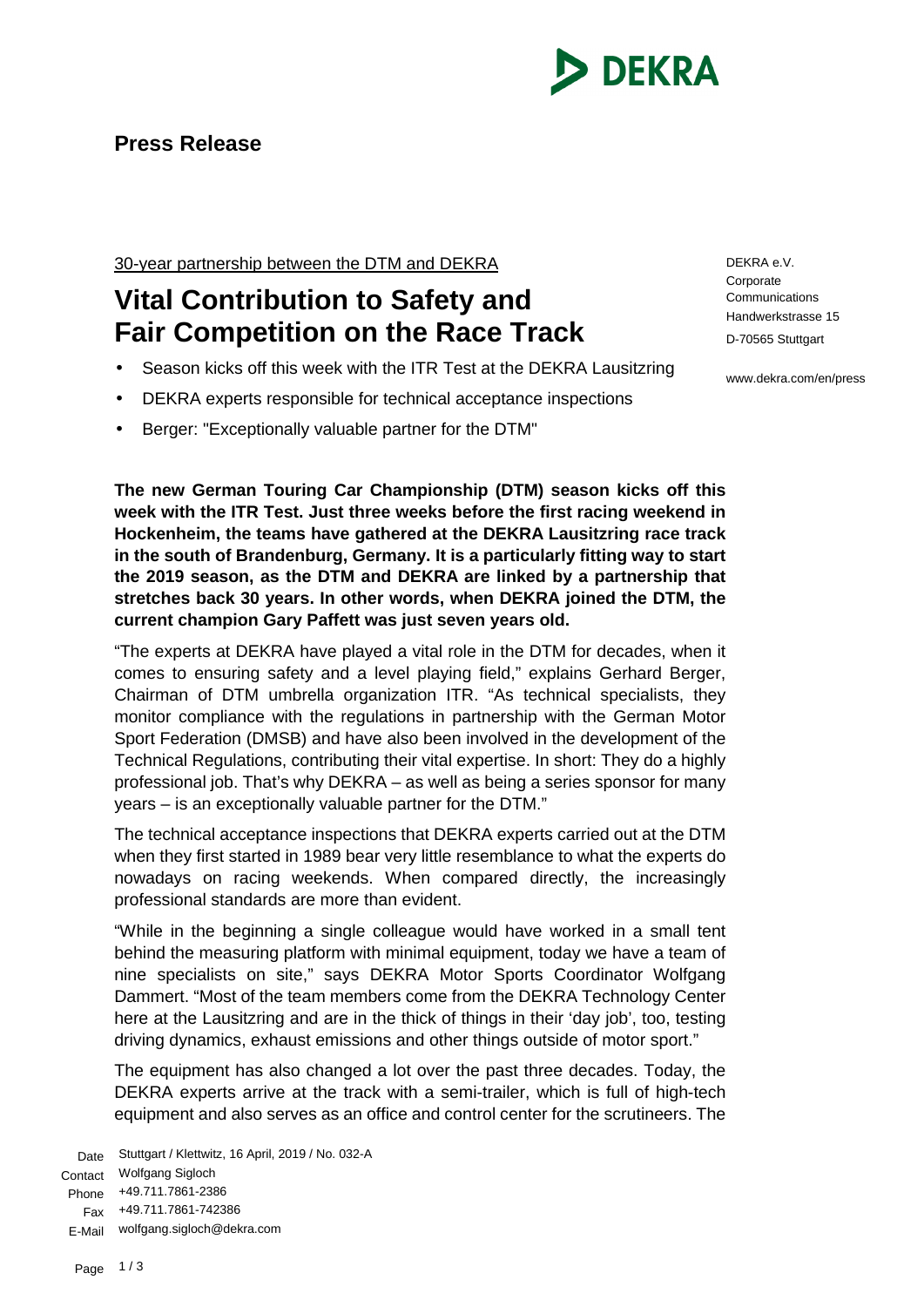

highly sensitive 3D measuring arm, which is used to monitor the tolerances in the regulations for the bodies of the racing cars, as well as the position of standard components, has been a vital piece of equipment for some years now.

Progress has been constant over the past 30 years. "Each new racing season, each new change in the regulations has always brought new challenges – including in the technical acceptance inspections," recalls Dammert. "We always tackle these challenges head on – and this season will be no different." The focus in 2019, in light of the new Technical Regulations and the intended internationalization of the DTM, is on the new four-cylinder turbo engines and the monitoring of their performance in particular. "For us, that means more engine data needs to be read out and monitored," explains the DEKRA Motor Sports Coordinator. "But we are prepared for the challenge and are excited to get started again."

The partnership between the DTM and DEKRA has two main goals: First and foremost to ensure the safety of everyone involved and to make sure that there is a level playing field for all participants. The current safety concept for the racing series with the monocoque as a central safety element, as well as front, rear and side crash elements, has been developed and implemented with the support of DEKRA. All static and dynamic tests for development and homologation have been carried out by DEKRA in its FIA and DMSB-accredited inspection and test centers. Thanks to the joint efforts of all parties involved, there have been no serious consequences from accidents in recent years.

"The DTM is the premium touring car racing series in Europe and therefore the perfect platform for us. Here, we can contribute and showcase our knowledge and core expertise as one of the world's leading expert organizations," says Clemens Klinke, Member of the Management Board at DEKRA. "We are extremely proud of the fact that we have made a significant contribution to safety and ensuring fair competition in the DTM over the past 30 years, especially as solutions from the world of motor sport frequently influence the development of mass-produced cars and therefore road safety in general."

## *Captions:*

DEKRA DTM: DEKRA experts have been working for safety and fair competition in the DTM for 30 years.

Technical acceptance inspection in 1989: In their first DTM season, DEKRA experts bring a real innovation that they have developed themselves. The car belonging to racing driver Alain Cudini (right) is positioned with its four wheels on an innovative weighbridge that wirelessly sends the measurement results to Ernst Bender's (left) computer. This means that compliance with the regulations can be checked at any point along the race track.

Measuring arm: The highly sensitive 3D measuring arm, which is used in particular to monitor the tolerances in the regulations for the bodies of the racing cars, as well as the